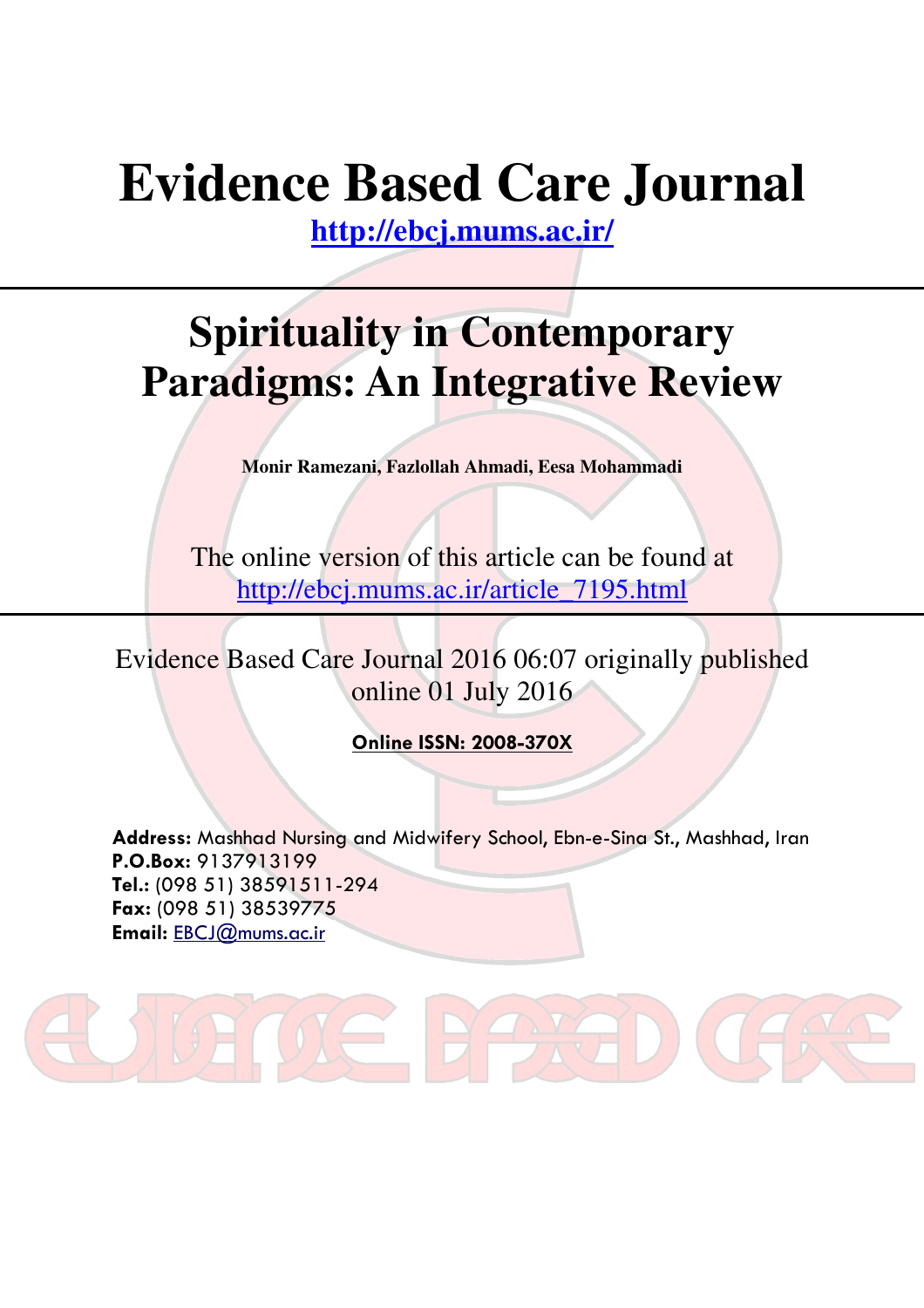

**Evidence Based Care Journal** 

Original Article



### **Spirituality in Contemporary Paradigms: An Integrative Review**

\*Monir Ramezani<sup>1</sup>, Fazlollah Ahmadi<sup>2</sup>, Eesa Mohammadi<sup>2</sup>

**Received**: 12/03/2016  **Accepted**: 10/06/2016

Evidence Based Care Journal, 6 (2): 7-18

#### **Abstract**

**Background:** As two of the most prominent cultural components, spirituality and religion give sense to our human values, conducts, and experiences. The spiritual dimension is one of the four significant aspects of holistic care. However, the diversity of views has resulted in different interpretations of the reality of spirituality and its origins and consequences.

**Aim:** This study aimed to examine the available approaches and paradigms in the realm of spirituality.

Method: In the present integrative review, the initial search was performed in national and international databases, including Science Direct, PubMed, Google Scholar, Scopus, Sage, Medline, Wiley, SID, MagIran, IranMedex, and IranDoc, using the keyword, "spirituality", without considering any time limits. Articles relevant to the objectives of the study were then fully reviewed.

**Results:** Since ancient times, spirituality has been sporadically discussed in human intellectual and artistic artifacts. This concept was expanded as an independent, systematic, and conscious movement since the second half of the 19<sup>th</sup> century in Europe, USA, and Canada. The three prominent

approaches to spirituality include religious, secular, and holistic health perspectives.

**Implications for Practice:** Despite the growing interest in research on spirituality, it is difficult to reach a unanimous decision about this concept. However, it should be noted that spiritual concerns cannot be disregarded, considering the holistic perspective to humanity as the building block of holistic nursing care. Overall, every patient is a unique human being whose spiritual needs are affected by his/her cultural beliefs and values.

**Keywords:** Spirituality, Religion, Secular, Holistic health

1. Assistant Professor, Faculty of Nursing and Midwifery, Mashhad University of Medical Sciences, Mashhad, Iran

<sup>2.</sup> Professor, Department of Nursing, Faculty of Medical Sciences, Tarbiat Modares University, Tehran, Iran

<sup>\*</sup> Corresponding author, Email: ramezanimn@mums.ac.ir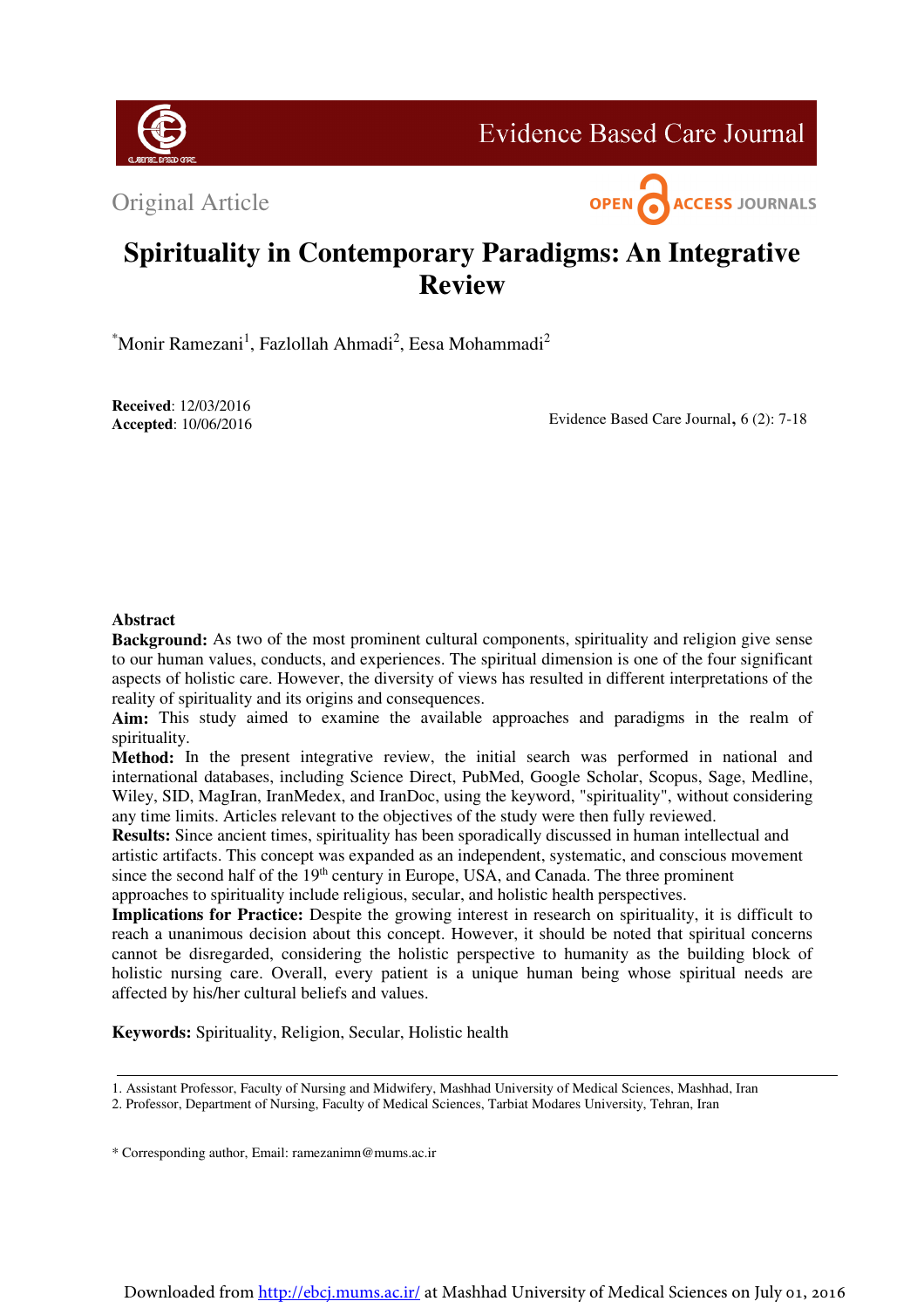#### **Introduction**

Spirituality is the search for answers to questions regarding the foundations of existence and life (1). Various definitions have been proposed for spirituality. Spirituality as a bipolar concept is implicitly defined as both a religious and non-religious construct (2), a concept beyond religious dependence (3), ideology, and intrapersonal/interpersonal relations (4).

٦

Hardy (1979) and Hay (1994) believe that spirituality must be observed from a more extended point of view, hence attributing spirituality to biological origins (5, 6). They have suggested the following reasons to support their claim. Firstly, spirituality tends to come into play as a basic human need in times of illness, emotional stress, physical pain, agony, and/or death.

Secondly, both religious and non-religious people may feel the necessity of spirituality in form of a need for meaning, purpose, identity, or a feeling of coordinated connection (7). Lastly, spirituality has been increasingly defined at odds with religion and religiosity. In fact, spirituality is described as an individual's orientation (8), while religion usually denotes an organized and natural system of beliefs and conducts (9), mostly in relation with a supreme being and/or God. Also, religiosity often designates communal acts and codes of conduct such as prayer and/or worship.

Considering the diversity of views regarding spirituality, it seems difficult, if not impossible, to reach a unanimous decision as to the exact meaning of this concept (10). According to Narayanasamy (2002), scholars agree upon two major points. First, humans are spiritual beings, and second, spirituality and well-being are somehow connected (11). According to previous research, a higher level of spiritual health is correlated with greater well-being (12). Moreover, most patients seek the attention of healthcare professionals and personnel to their spiritual needs (13).

The diversity of views on spirituality has led to disparate interpretations of the reality of spirituality and its origins and consequences. To provide proportionate levels of spiritual care, nurses need to extend their knowledge and understanding of spirituality and integrate spirituality into their nursing care routines (14, 15). Considering the importance of integrating the results of textual reviews in practice and defining a distinct classification, in the present study, we aimed to review the available approaches and paradigms in the realm of spirituality.

#### **Methods**

The present study is an integrative literature review. This method of inquiry was selected to include articles with different methodologies (e.g., quantitative and qualitative studies). This integrative review comprised of the following stages: identifying the problem, searching for relevant texts, evaluating the data, and presenting the findings (16).

The primary search was conducted in national and international databases, including Science Direct, PubMed, Google Scholar, Scopus, Sage, Medline, Wiley, SID, MagIran, IranMedex, and IranDoc, using the keyword, "spirituality", without considering any time limits. Only English and Farsi articles, which represented a certain approach or view to the concept of spirituality and were published in peer-reviewed journals, were included. On the other hand, articles published in languages other than English or Farsi, editorials, and studies published in non-peer-reviewed journals were excluded from the study.

Among the retrieved articles, 70 studies met the objectives. The research team reached a consensus regarding the inclusion of the selected studies. After a full review of the articles, the available approaches to spirituality were classified.

#### **Results**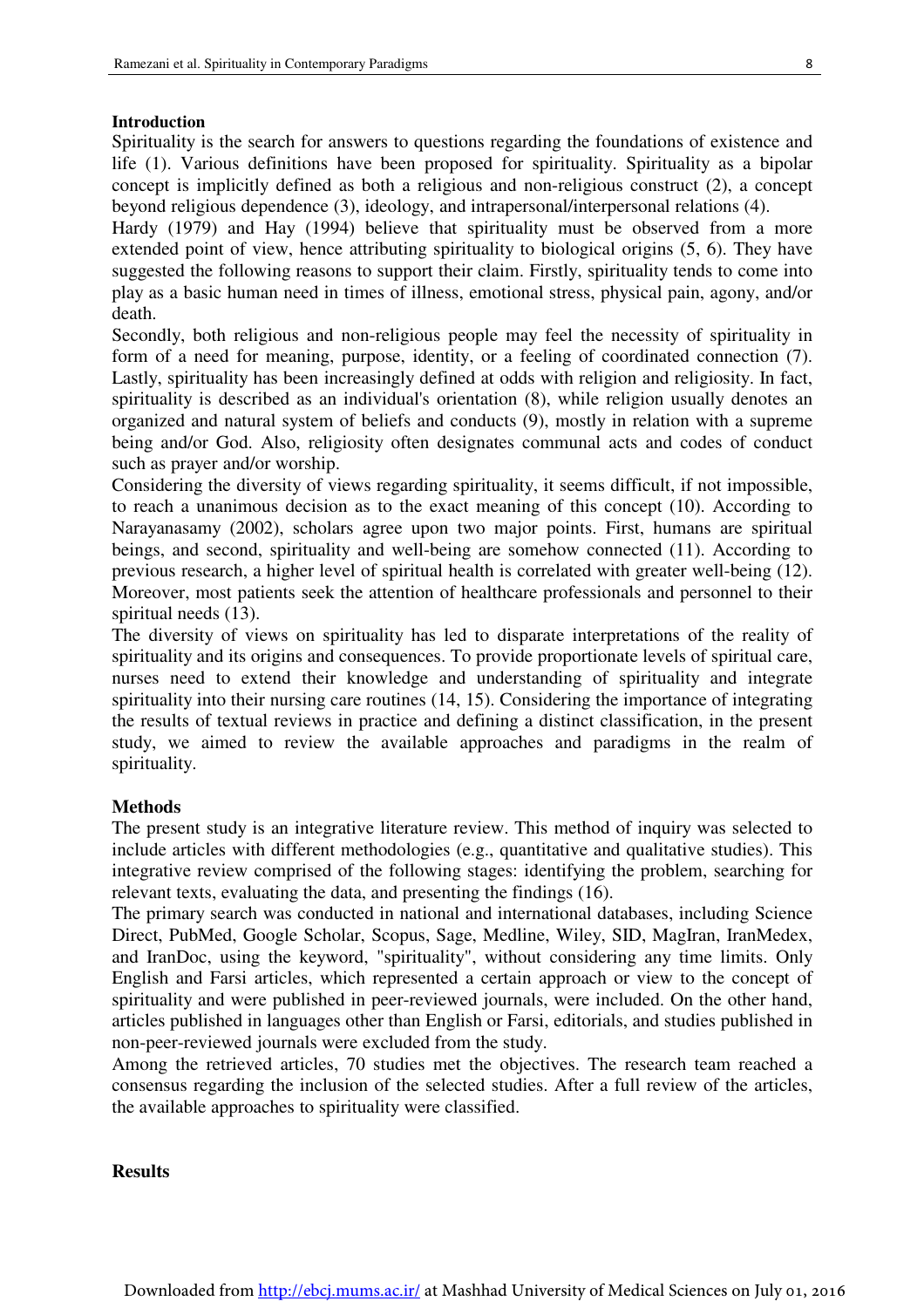Since ancient times, spirituality has been sporadically discussed in human intellectual and artistic artifacts. This concept was expanded as an independent, systematic, and conscious movement since the second half of the 19<sup>th</sup> century in Europe, USA, and Canada. The diversity in motives and approaches to spirituality has led to different interpretations of its reality, origins, and consequences. Overall, the three prominent approaches to spirituality include religious, secular, and holistic health perspectives (Table 1).

| Table 1. Comparison of religious, secular, and holistic health approaches to the study of spirituality |  |  |
|--------------------------------------------------------------------------------------------------------|--|--|
|                                                                                                        |  |  |

|                      |        | Philosophical<br>background | Components                                                                                                                                                                                                                                                                                                                                                                                                                                                 | Outcomes                                                                                                                       |
|----------------------|--------|-----------------------------|------------------------------------------------------------------------------------------------------------------------------------------------------------------------------------------------------------------------------------------------------------------------------------------------------------------------------------------------------------------------------------------------------------------------------------------------------------|--------------------------------------------------------------------------------------------------------------------------------|
| Religious approach   |        | Divine philosophy           | Rationality;<br>2)<br>belief<br>the<br>1)<br>in<br>metaphysical dimension of the universe;<br>3) belief in the existence of a unique<br>God whose presence transcends the<br>possible; 4) belief in resurrection; 5)<br>belief in mankind's free will and the<br>possibility for his/her ascendance and/or<br>fall; 6) belief in the purposefulness of<br>creation; and 7) belief in the influence of<br>deeds on forming the inner reality of<br>mankind. | 1) Prioritizing sublime<br>values; 2) holding a<br>divine attitude towards<br>the universe; and $3$ )<br>living a loving life. |
| Secular approach     |        | Existentialism              | A tendency to love and to be loved, to<br>help others, to experience joy, to have an<br>ultimate purpose, and to experience<br>perfection and peacefulness.                                                                                                                                                                                                                                                                                                | Discovering,<br>understanding,<br>experiencing,<br>and<br>communicating<br>with<br>the Holy.                                   |
| Holistic<br>approach | health | Holistic philosophy         | Distinct<br>1)<br>spiritual<br>interactions<br>including love, trust, honesty, and<br>righteousness; 2) integrity; 3) respect; 4)<br>sacrifice and compassion; 5) experiences<br>in nature creating a sense of closeness<br>and affinity with the natural world; and<br>6) communication with certain supreme<br>forces, or the power that guides the<br>universe, and/or a personal deity who<br>individual<br>knows the<br>and protects<br>him/her.      | Spiritual health                                                                                                               |

Religious approach

The relationship between spirituality and religion is among the most controversial issues in philosophy of religion and research on spirituality. Reasons leading to a tendency towards religious spirituality in this era include: 1) exposure of defects and negative impacts of secular sciences; 2) revelation of religion's personal and social effects; 3) incapability of post-Renaissance philosophies to answer mankind's fundamental questions; 4) failure of empirical sciences to solve physical and spiritual problems; 5) personal and social predicaments as a result of modern lifestyle; and 6) new inquiries in the areas of psychology and metapsychology (17).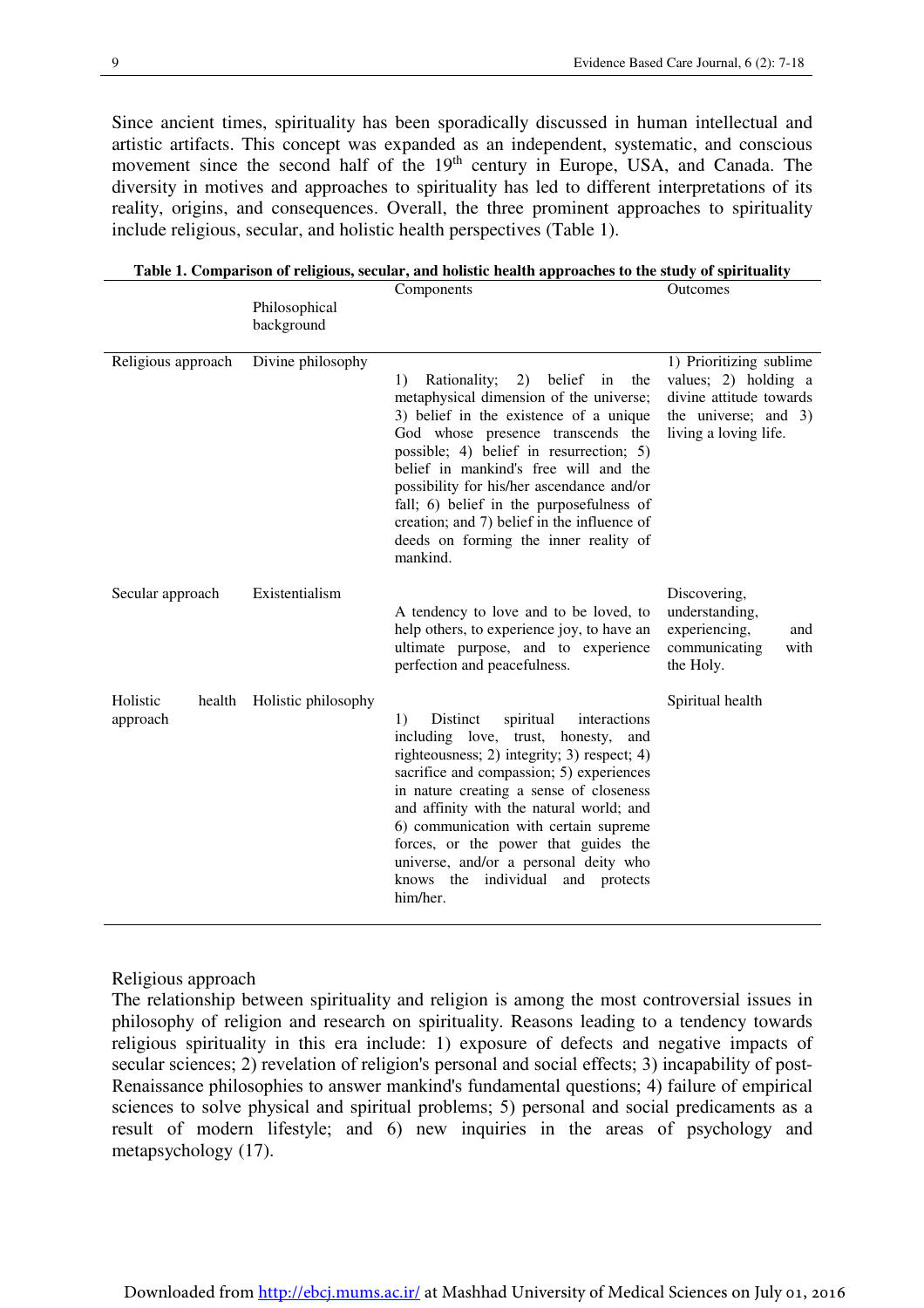Spirituality is the common product of all monotheistic religions; consequently, it gives a sense of meaning and direction to human life. The presence of spirituality in all aspects of humanity eradicates pain and distress and paves the way for ultimate satisfaction (18). In fact, spirituality and religion are universal threads within the texture of human experience.

٦

Even though each culture and religion has its unique way of defining and describing spirituality, there is tremendous homogeneity and solidarity in their core arguments, i.e., there is a more comprehensive pattern to understand existence beyond human consciousness; this pattern connects everything through a more coherent coordination. All religions expect their followers to recognize the limitations of their vision, which restrain them to a particular time and place, and invite them to have an inclusive perspective towards life so that they can satisfy their more fundamental needs and dispositions (19).

Religion and spirituality give meaning to human values, conducts, experiences, and structures (20). In a book entitled, "The Spiritual Life", Underhill puts spirituality at the heart of any religion. To her, spiritual life is a complete authentic life, built exclusively for the sake of humanity (21). Overall, in religious studies, spirituality has various definitions. Some have claimed that only the plurality of spirituality can be discussed from a historical and comparative view. Nevertheless, familiarity with some of the proposed definitions can be valuable for forming a more comprehensive image of the intellectual milieu of spirituality scholars:

Spirituality is the result of human spirit's encounter with the Holy (to various degrees) through which the spirit is developed and spiritual growth is guaranteed (22).

Spirituality is the essence and divinity inside every human, linked to consciousness, meaning of life, human values, goals, satisfaction in life, and human dignity (23).

• Spirituality is the dwelling of the Holy Spirit inside an individual, affecting one's spiritual conduct in one way or another (24).

Spirituality is the search for something that represents the true meaning of humanity (25).

Spirituality is the struggle to develop sensibility towards oneself, others, non-human beings, and God (25).

Spirituality is the attempt to seek meaning, purpose, prominence, supremacy, connections, and values (20).

• Spirituality is the way by which one realizes his/her historical context and lives therein. It is a representation of one's religion, philosophy, or morality and is by itself the most sublime, dignified, and thoughtful act, which can lead to the richness of one's ideals (25).

• Spirituality denotes human spirit's intrinsic movement towards a divine and transcendent reality (26).

• Spirituality, based on the Holy Quran, gives sense to every social-devotional aspect of human's social and individual life. It is an evolutionary and compelling force on the way to all-inclusive development and transcendence of humans (27).

• True spirituality is the result of a transcendental voyage from the outside to the inside and an intrinsic connection with the sublime and non-material realities, rooted in a conscious intuition and decision, servitude to God, and self-purification. This process can result in the prioritization of transcendental values, formation of a divine attitude towards existence, and development of an affectionate, caring lifestyle (17).

Based on the recent inclusive definition of spirituality, the ultimate goal is not restricted to peacefulness, happiness, sanguinity, or liberation from pain and agony, as drugs can also liberate humans from the pain and sufferings of life, albeit for a limited period of time. Also,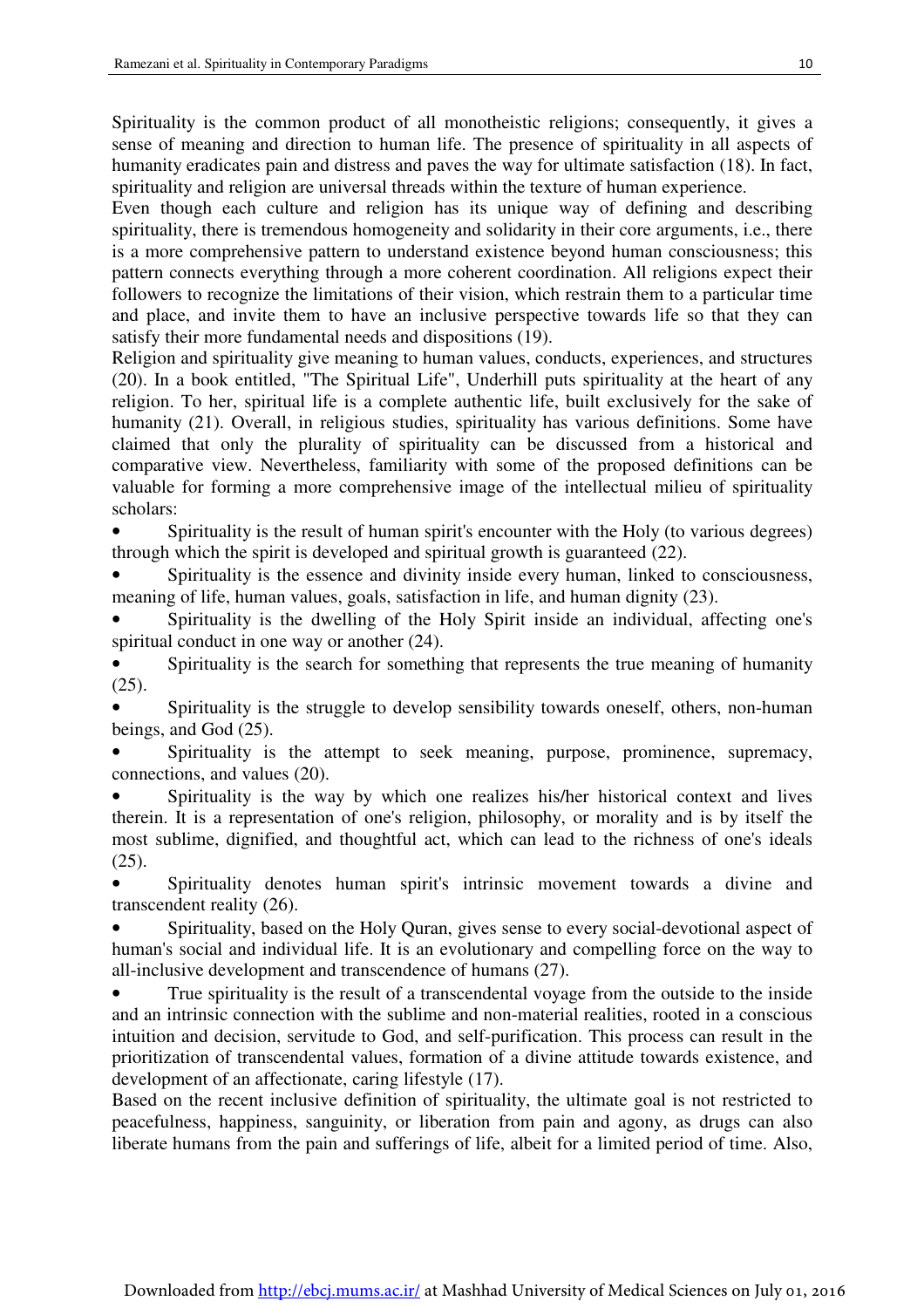materialistic orientation, living a life of trivial ends, and addictive ecstasy, despite their transient practicality, cannot be considered as the manifestations of true spirituality (17).

It should be also noted that the epistemological system of our universe is faith-based. Consequently, spirituality, as one of the most important layers of one's life, cannot be accompanied with doubt or uncertainty. Similar to other aspects of life, spirituality has its fair share of rational principles, delineating its propositions. It is not possible to confirm a certain phenomenon without the help of rational principles. Even the false claim that "spirituality is the essence of religion, beyond the rules and principles set by rationality" is not entirely unrelated to the principle of paradox. Therefore, any interpretation of spirituality, which necessitates relativity, skepticism, epistemological pluralism, denial of faith, and principle of contradiction, is false.

Ascension towards transcendental realities is impossible without an accurate identification of the purpose, means, and methods to materialize that purpose. Furthermore, identification of each of these realities necessitates the implementation of rational principles. Also, adherence to the framework of rationality prevents the emergence or development of false spirituality (17). In fact, a form of spirituality, which is not established upon rational principles (or conflicts with them), cannot influence the human spirit beyond transient peacefulness. In other words, true spirituality is neither at odds with commonsensical principles nor conflicts with their definite consequences (17).

In an unbalanced battle with the modern world, the only authentic spirituality is that joined with religious rationality (27). Therefore, based on rational principles, it is safe to claim that true spirituality is characterized as follows: 1) rationality; 2) belief in the existence of a metaphysical dimension to life (any interpretation that would analyze spiritual reality through positivist principles is excluded from this framework); 3) belief in the existence of a wise, almighty, and loving God, who is beyond all entities in the whole universe and whose distinct existence prevails the possible; 4) belief in resurrection; 5) belief in mankind's free will and the possibility of ascendance and/or fall; 6) belief in the goal-directedness of creation; and 7) belief in the influence of outside deeds on the development of the inner reality of mankind (17).

In a religious approach, the mission of spirituality is not mere provision of mental peacefulness and ecstasy without wisdom. Spirituality, devoid of any spiritual interpretation of human reality and existence, is impossible (17). Also, religion paves the way for one's journey from the outside to the inside, connection to the world of unseen, and a loving attitude towards God and universe.

Religion provides the epistemological background of spirituality and differentiates it from pure sentimentality through shedding light on the origins of creation, resurrection, reality of human beings, and purpose of life. Moreover, it supplies the faithful with a legitimate and rational self-purification through its specific religious orders and rituals.

Religion seeks self-development, supported by rational principles, devoid of social indifference, uni-directionality, or illegitimate physical harms. In other words, emergence of physical and spiritual virtues is impossible without acting in accordance with religious principles. Therefore, perseverance in applying religious orders and rituals may result in the achievement of spiritual excellence.

Secular approach

Some consider spirituality to be not only different from religion, but also contradictory to or even in conflict with it. To these scholars, religion and spirituality are two incompatible and irreconcilable phenomena. The reason for this particular intellectual orientation may lie in the failure of monotheistic religions, such as Christianity and Judaism, to fulfill human's spiritual needs. Also, a number of Western religion philosophers believe in the contradiction between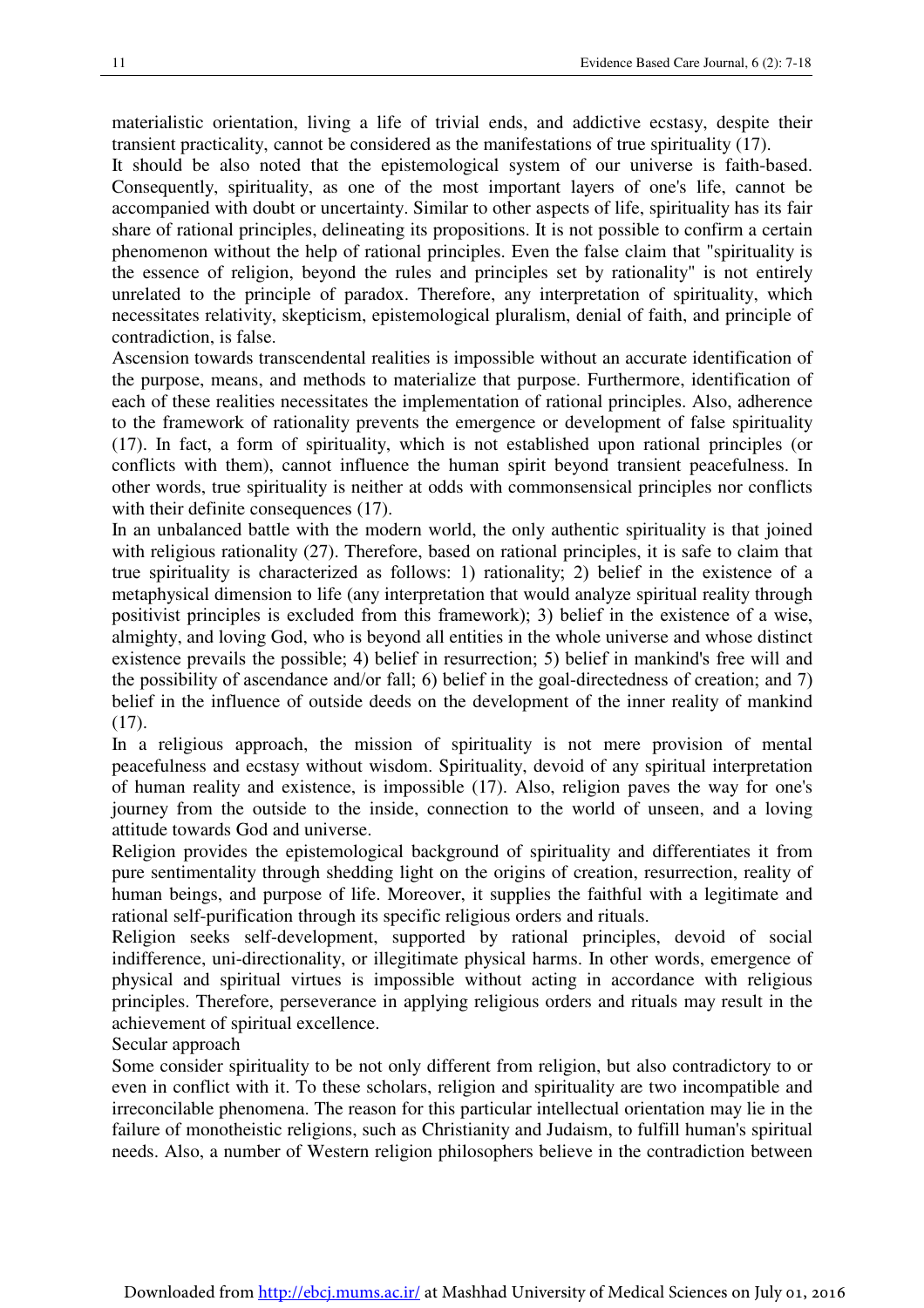religion and spirituality to the extent that they consider the phrase "religious spirituality" as an entirely paradoxical combination (17).

٦

It appears that the result of a secular approach is the emergence of a certain type of spirituality, which is defined on an individual level and may end in the degeneration of spirituality and loss of spiritual identity. With this new definition of spirituality, various forms of spirituality, determined by the individual, begin to emerge.

In recent years, religious and devotional aspects of spirituality have deteriorated to various extents. The recent transformation in the concept of spirituality is a reflection of a mostly secularized view in which the search for connection to every living soul is a deviation from the prevalent religious belief system (28). Some believe that spirituality in nature is a personal experience, distinct in form from one person to another. Based on this view, common themes found in every spiritual reality include a tendency to love and to be loved, to help others, to experience joy, to have a major life goal, and to experience perfection and peacefulness (29-31).

Some of the spiritual pioneering systems in the Western world have discarded the existence of God as the core element, propagating a certain type of spirituality where its advocates are encouraged to live according to moral values with an aesthetic orientation. This approach has a personal view to beliefs, values, and predispositions. Accordingly, the modern man has opted to use meditational exercises, oriental medicine, organic nourishments, Yoga, psychotherapy, drug-induced mysticism, and various newly-emerged secular theosophies.

Secular spirituality convicts religion of historicity, choosing to set it aside altogether. The rejection of a unique God, belief in pantheism, substitution of resurrection with reincarnation, changes in the principles of religious prophecy, and acceptance of religious pluralism are a few deficiencies, besides intrinsic contradictions such as the lack of an epistemological system and unproved claims of false mysticism (17).

Development of a distinct and unique interpretation for the concept of spirituality is a product of secularism, which is itself a major representation of modernist movements. The emergence of modernism can be mostly attributed to internal debates within Christianity in Europe. In fact, modernism with two major components of philosophical intellectuality and empiricism disputed religious traditions.

Modernism has challenged many philosophical-religious beliefs. Logical reasoning, importance of the tangible consequences of one's decisions and behaviors, and empiricism are all among the essential components of modernism. Pargament describes spirituality as the search for the Holy, which is the integrating force behind these disparate paths. The Holy is anything beyond the commonplace, and as such it deserves veneration and admiration. The Holy can be a time (Christmas Eve), place (e.g., mosque or church), event (e.g., birth or death), material (e.g., cross or beads), cultural product (e.g., music or literature), individual (e.g., a religious leader), psychological trait (e.g., spirit or seeking meaning), social trait (e.g., sympathy or philanthropy), or different roles (e.g., marriage, work, or child rearing). A person who starts a journey in hope of discovering, understanding, experiencing, and connecting with the Holy has all the characteristics of a spiritual being (32). Holistic health approach

At present, spiritual health has been incorporated in most health models (28). This approach is under the influence of a holistic view to mankind. Based on this approach, healthcare professionals should not only aim to improve humans' biological aspects, but also should help promote their mental, social, and spiritual realities.

In the Islamic Iranian culture, health and spirituality were intertwined to the extent that one of the most important necessities for medical professionals was to have superior knowledge of humanities (including philosophy and dialectics), which enabled them to transcend the limited sphere of disease treatment and pay attention to the metaphysical aspects of mankind.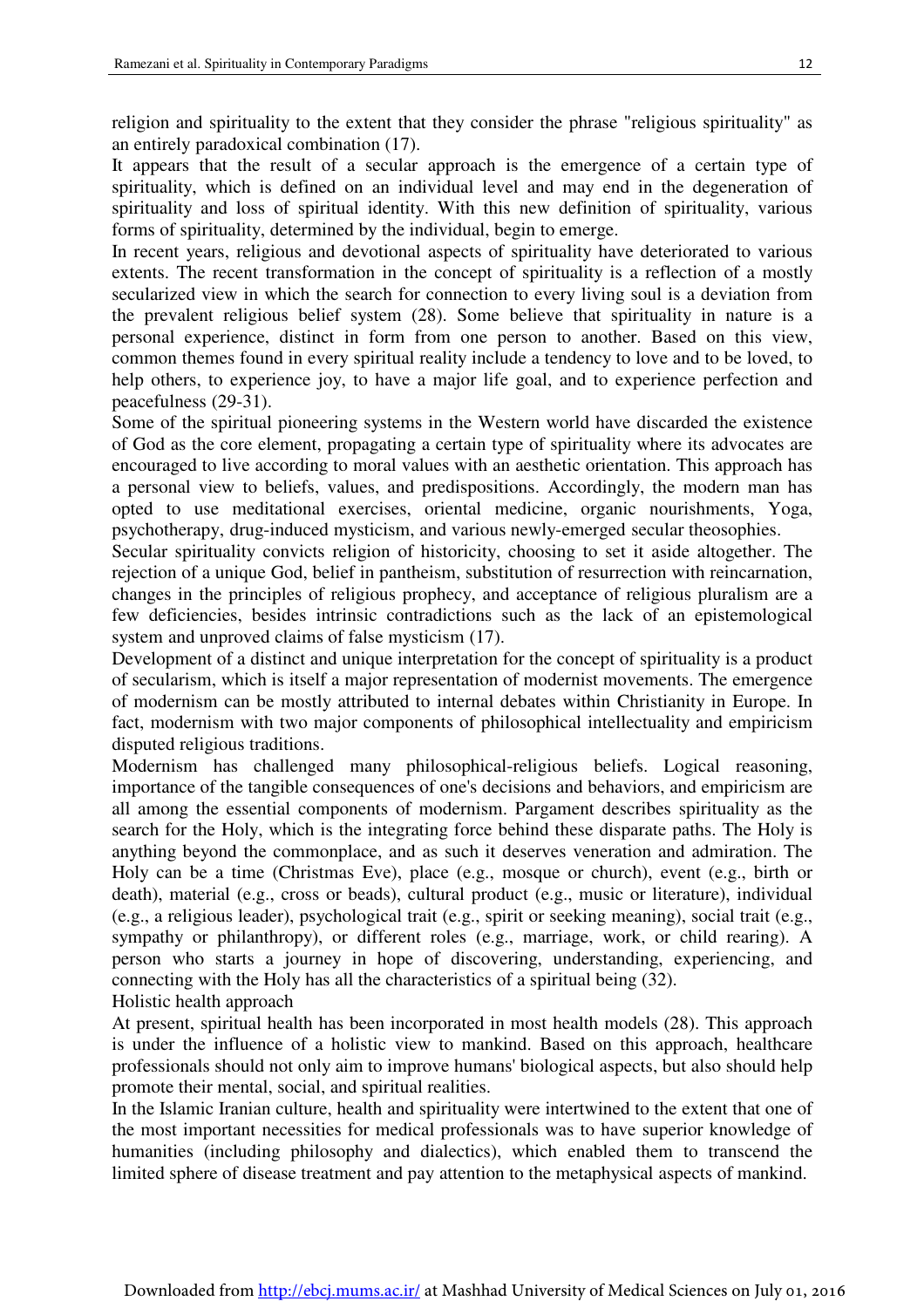The historical intertwinement of spirituality and health has been frequently and thoroughly observed in the works of many Muslim medical figures (33). Assignment of the title "Hakim" to distinguished physicians in some historical periods is yet another sign of the close connection between medical practice (and its stakeholders) and "Hikmat" or "practical rationality", which is basically rooted in moral perfection and balance between different existential aspects; in this sense, the words "physician" and "Hakim" are sometimes used interchangeably.

With advances in science and scientific knowledge, both in quantity and quality, in European and American countries from the  $18<sup>th</sup>$  to  $20<sup>th</sup>$  century, philosophers began to gradually disconnect physical phenomena from spiritual-devotional experiences. Physical health improvement was researched as a subject of scientific inquiry, while spiritual-devotional phenomena were confined to the churches and other religious centers.

With the progressive empowerment of secular beliefs and their subsequent influence on the Western academic culture, the distinction between sensory phenomena and spiritualdevotional experiences was even more apparent (34). Until about 40 years ago, a number of studies noted the connection between religious and devotional aspects of mankind and physical outcomes such as health. Thereafter, other indices were applied in defining health, which were gradually granted more prominence in scientific works  $(35)$ .

Many theories have been proposed regarding the function of spirituality in health provision. Spirituality bestows happiness upon believers in grave times of decision-making and tension, helps find answers to important questions about the philosophy of teleology and the ultimate purpose of creation, provides social support for the believers in all divine and human aspects, develops optimism, sanguineness, meaningfulness, goal-directedness, hopefulness, and motivation among its advocates and followers, raises the individual's potentials and capabilities, and increases dominance, endurance of pain, and coping with anxieties and predicaments. These features, which are the outcomes of religiosity and one's tendency towards a virtuous lifestyle, are necessary for all patients.

Research has confirmed the effectiveness of the mentioned factors in improving patients' well-being and health in biophysiological, immunological, and sociopsychological aspects (36). A spiritual viewpoint can affect one's beliefs, attitudes, values, and behaviors and influence the biochemistry and physiology of the human body; these effects on the human body and soul are recognized as spiritual health (37).

In spite of a great number of studies on spiritual health in recent decades, lack of an acceptable theoretical or operational definition of spiritual health is strongly felt. Moreover, identifying, describing, and assessing spiritual health remain untouched (38, 39). Spiritual health, in its true representation, is not restricted to the impact of prayers or spiritual dispositions on disease treatment or replacement of common medical treatments and/or complementary medicine.

According to Russell, spiritual health can have various manifestations: 1) everyday communication with others; 2) certain spiritual interactions through love, trust, honesty, and righteousness; 3) integration, respect, dedication, and compassion; 4) experiences in nature creating a sense of closeness and affinity with the natural world; 5) communicating with the spirits of the dead; and 6) communicating with certain supreme forces, or the power guiding the universe, and/or a personal deity who knows the individual and protects him/her (29).

In recent years, there has been a growing interest in spirituality as the human aspect of individuals and the role it plays in human well-being (40). In times of illness, people are concerned with the meaning and purpose of life and their relation with God and people. Life's threatening situations such as disease can sometimes trigger complicated spiritual questions (41), and patients may be inclined to entrust nurses with these questions.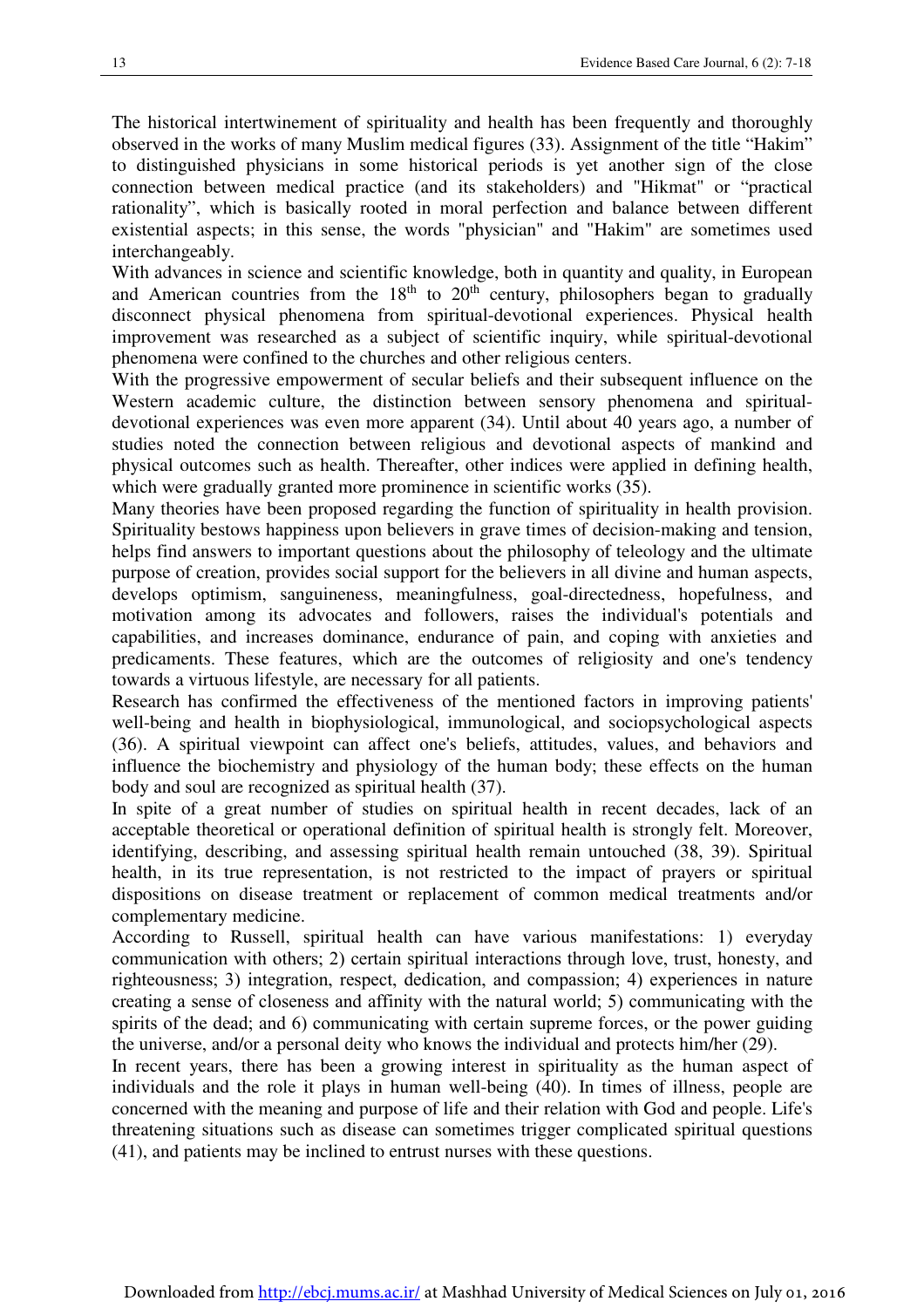An individual's earlier beliefs about life and health may be challenged in times of difficulty. Through spiritual beliefs, patients learn to understand and cope with their pain. This process can help raise their awareness of the bigger image of pain and feel pacified by connecting to the ultimate source of power. Such beliefs can lead to spiritual vigor and hope (42), morale boost, peacefulness and calm, liberation from a feeling of guilt, and affinity to God (43).

٦

Based on progressive evidence, those who enjoy higher levels of spiritual health tend to be more physically, mentally, and socially sane. In particular, a higher level of spiritual health is correlated with greater observance of dietary preferences (44), lower distress (45), less pain (46), lower anxiety (47), higher quality of life (48), and lower mortality rate (46). Especially among cancer patients, a higher level of spiritual health is correlated with greater health (12), hopefulness (49), adjustment (50), social performance (51), better health self-evaluation (52), higher quality of life (53), lower psychological stress (54), lower depression rate (55), lower financial pressure (52), and fewer suicidal thoughts (56).

The significance of spirituality in the area of health has been increasingly emphasized, indicating its important place in disease treatment and its great potential to improve the quality of life, alleviate disease symptoms, and reduce mortality rates. The World Health Organization (WHO) has added a spiritual dimension to disease classification in The International Classification of Diseases-10 (ICD-10). In other words, similar to the intertwinement and mutual influence of physical, mental, and social dimensions, human's spiritual dimension and spiritual health are also interconnected and influence other aspects of health.

Despite the growing acceptance of the spiritual aspect of health, this dimension remains unnoticed or discarded in public health and health improvement debates, decisions, and programs (except for a few interventions in patients with terminal diseases or those in the final stages of life). Furthermore, the findings have not led to any tangible changes in medical sciences or nursing educational courses. Also, the spiritual aspect has not been incorporated in the provision of routine medical or healthcare services.

#### **Discussion**

Based on the available literature, religious, secular, and holistic health approaches are three prominent perspectives in the study of spirituality. According to studies conducted in the area of spirituality, it can be concluded that this concept has been described in different forms, sometimes even with contradictions, depending on the context and cultural and historical backgrounds of particular societies.

Comparison of the results of previous studies would lead us to an understanding of how effective particular contexts and cultures can be in altering research results. Each of the discussed studies has looked at the concept of spirituality from a distinct point of view, depending on the intellectual paradigms and philosophical orientations of the researchers. It is worth noting that the context-based nature of these studies impedes the generalization of the results and encumbers unanimous decision-making on the concept of spirituality.

Recent ideologies concerning spirituality are extremely affected by existentialism, postmodern thinking, and transpersonal psychology. Here, the nature of spirituality is solely described on the basis of subjective experiences (57). Under this definition, spirituality is what the individual believes when there is no right or wrong. In this ideology, the ultimate source of spirituality is the individual's subjective experience.

Scientific councils and WHO have assigned a particular importance to the spiritual and nonphysical dimensions of health. However, considering the absence of a single agreed-upon definition for spirituality, development of a spiritual health ideology and its incorporation in national health programs, routine health care, and disease treatment have not been free of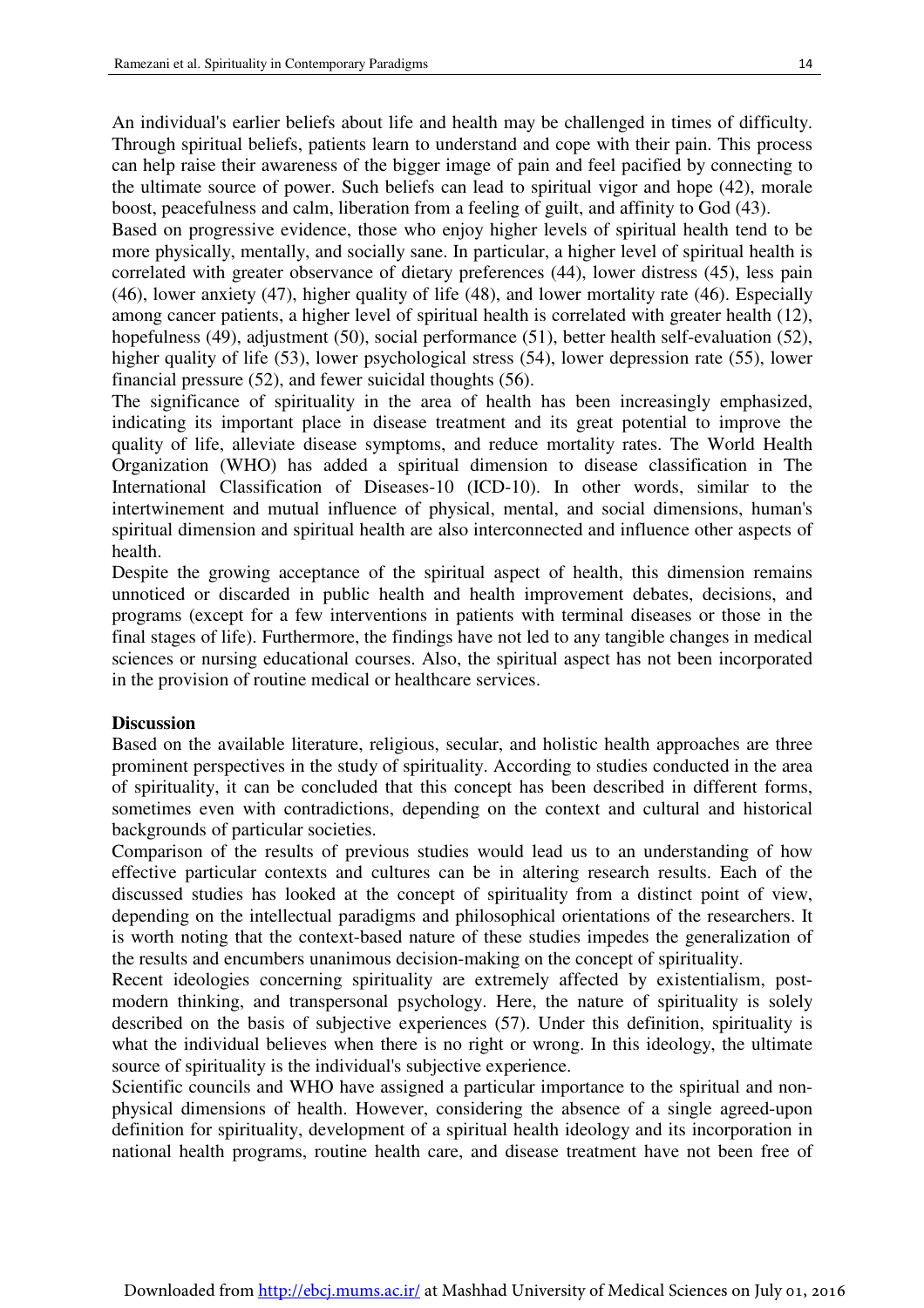challenges, despite the connection between spiritual and religious beliefs and the diversity of universal religious beliefs.

Also, in nursing practice, even though spirituality has always been an integral part and the primary motive of most people entering this profession, a major inclination has been observed in studying spirituality and spiritual care in nursing textbooks and literature ever since the spiritual dimension was incorporated in health definition as the ultimate purpose of nursing practice (58).

The growing interest in research on spirituality and spiritual care in recent decades has been considerable, making spirituality a major component of scientific discourse within different areas of nursing practice. Today, considering the holistic view towards humanity as the building block of holistic nursing care, there is a progressive realization that spiritual concerns cannot be ignored (59).

#### **Implications for Practice**

Owing to the importance of spirituality for patients, it is always necessary to place enough emphasis on the cultural description of the concept of spirituality. Needs of patients, as unique individuals, are highly affected by their cultural beliefs and are developed by particular methods and views within a certain culture (60). Also, the International Council of Nurses has assigned great importance to the role of nurses in establishing and improving an environment where the individual, family, social rights, and spiritual beliefs are respected (61). Therefore, nurses and other healthcare professionals should pay particular attention to the unique spiritual dimension of their patients.

#### **Acknowledgments**

We would like to gratefully thank Mashhad University of Medical Sciences And Tarbiat Modares University Departments of Interlibrary Loan and Article Delivery that helped us retrieve the full-texts of the articles.

#### **Conflict of interest**

The authors declare that there is no conflict of interest.

#### **References**

- 1. Koenig HG, Mc Cullough ME, Larson DB. Handbook of Religion and Health. OxFord, New York: OxFord University Press; 2007.
- 2. Cawley N. An Exploration of the Concept of Spirituality. Int J Palliat Nurs. 1997;3(1):31-6.
- 3. Murray RB, J.B. Z. Nursing Concept for Health Promotion. London: Prentice Hall Co.; 1989.
- 4. Pesut B. Worldviews, Interconnectedness. Nurs Educ Perspect. 2003;24(6):290-4.
- 5. Hardy A. The Spiritual Nature of Man. Oxford: Clarendon Press; 1979.
- 6. Hay D. 'The Biology of God': What Is the Current Status of Hardy's Hypothesis? Int J Psychol Relig. 1994;4(1):1-23.
- 7. Narayanasamy A. A Review of Spirituality as Applied to Nursing. Int J Nurs Stud. 1999;36(2):117-25.
- 8. Magura S, Knight EL, Vogel HS, Mahmood D, Laudet AB, Rosenblum A. Mediators Of Effectiveness In Dual-focus Self-help Groups. Am J Drug Alcohol Abuse. 2003;29(2):301-22.
- 9. Paley J. Spirituality and Secularization: Nursing and the Sociology of Religion. J Clin Nurs. 2008;17(2):175-86.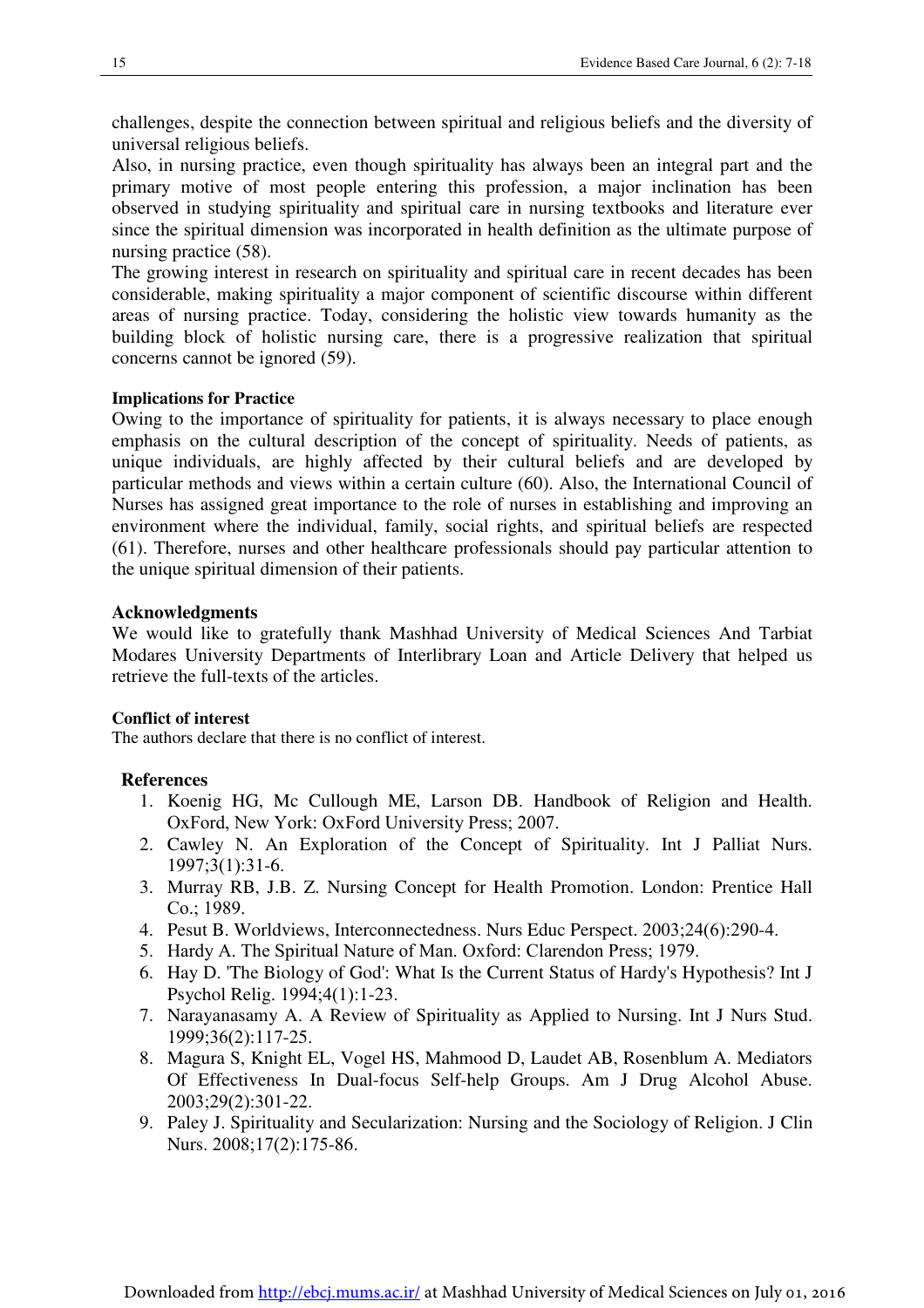10. McSherry W, Draper P. The Debates Emerging from the Literature Surrounding the Concept of Spirituality as Applied to Nursing. J Adv Nurs. 1998;27(4):683-91.

٦

- 11. Narayanasamy A. Spiritual Coping Mechanisms in Chronically Ill Patients. Br J Nurs. 2002;11(22):1461-70.
- 12. Meraviglia M. Effects of Spirituality in Breast Cancer Survivors. Oncol Nurs Forum. 2006;33(1):E1-E7.
- 13. Kociszewski C. Spiritual Care: A Phenomenologic Study of Critical Care Nurses. Heart Lung. 2004;33(6):401-11.
- 14. Newman MA, Sime A, Corcoran-Perry SA. The Focus of the Discipline of Nursing. ANS Adv Nurs Sci. 1991;14(1):1-6.
- 15. Ramezani M, Ahmadi F, Mohammadi E, Kazemnejad A. Spiritual Care in Nursing: a Concept Analysis. Int Nurs Rev. 2014;61(2):211-9.
- 16. Whittemore R, Knafl K. The Integrative Review: Updated Methodology. J Adv Nurs. 2005;52:546–53.
- 17. Mohamadi A. Critique of the Theory of Religion and Spirituality Contrust. Ma'rifat-i Kalami. 2011;2(3):115-36. (Persian)
- 18. Zamani S. Spirituality at New Age: from Galileo to Freud. Tehran: Islamic Farhang Publisher 2001. (Persian)
- 19. Pidmont RL. Spiritual Transcendence and the Scientific Study of Spirituality. J Rehabil. 2001;67:4-14.
- 20. Mueller PS, Plevak DJ, Rummans TA. Religious Involvement, Spirituality, and Medicine: Implications for Clinical Practice. Mayo Clin Proc. 2001;76(12):1225-35.
- 21. Abedi H, Rastegar AA. Spirituality at Organizations. Iran J manage sci. 2007;2(5):99- 121. (Persian)
- 22. Elkins DN. Beyond Religion,Towards a Humanistic Sprituality. In: Schneider KJ, Bugental JFT, Pierson JF, editors. The Handbook of Humanistic Psychlogy, edges in Theory Research and Practice. Second ed: SAGE Publications; 2002.
- 23. Taylor EJ, Highfield M, Amenta M. Attitudes and Beliefs Regarding Spiritual Care: A Survey of Cancer Nurses. Cancer Nurs. 1994;17(6):479-87.
- 24. Reese WL. Dictionary of Philosophy and Religion1996.
- 25. King U. Spirituality. In: Hinnells JR, editor. A New Handbook of Living Religions: Blackwell Publishing; 1996.
- 26. Cousins E. World Spirituality: An Encyclopedic History of the Religious Quest: Crossroad Publishing Company; 2002.
- 27. Roodgar M. Spirituality in Quran. Faslanemeye Olume Eslami. 2009;14(4):15-32. (Persian)
- 28. Smith J, McSherry W. Spirituality and Child Development: a Concept Analysis. J Adv Nurs. 2004;45(3):307-15.
- 29. Kearns RL, Girvan JT, McAleese WJ. Differences in the Self-reported Spiritual Health of Male Juvenile Offenders and Non-offenders. Am J Health Stud. 1998;14(113-119).
- 30. Osman JD, Russell RD. The Spiritual Aspects of Health. J Sch Health. 1979;49(6):359.
- 31. Diaz DP. Foundations for Spirituality: Establishing the Viability of Spirituality within the Health Disciplines. J Health Educ. 1993;24(6):324-6.
- 32. Ghorbani N. Spirituality: Experintial, Essential and Modern Perspective to Religion or Psychlogical Construct? Maghalat va barrasiha. 2007;76(2):69-98. (Persian)
- 33. Marandi A, Azizi F. Position, Definition and Problems in Stablishing of Spiritual Health in Islamic Republic of Iran. J Med Ethics. 2010;4(14):11-21. (Persian)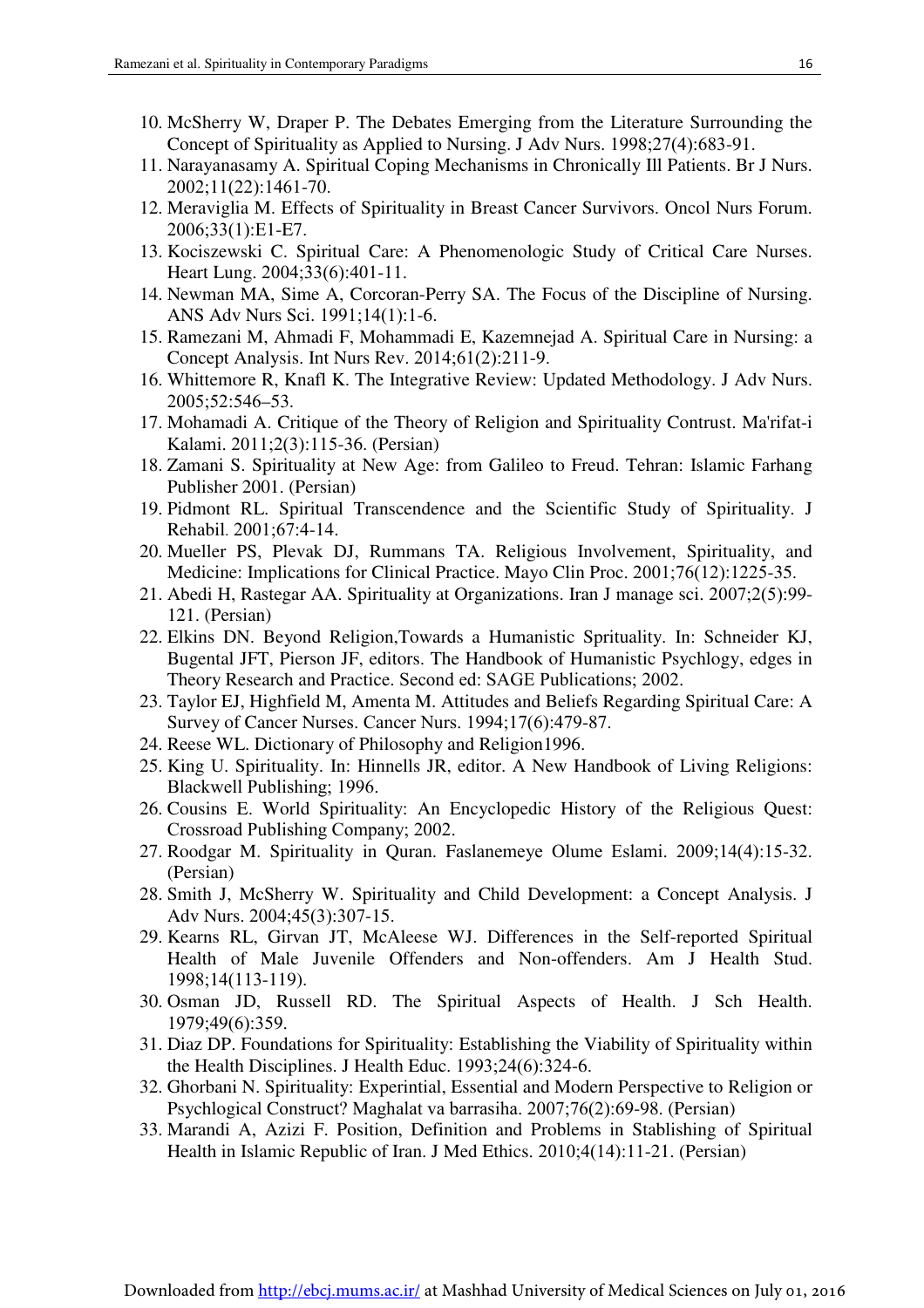- 34. Sloan R. Blind Faith: the Unholy Alliance of Religion and Medicine. New York: St. Martin's Press; 2006.
- 35. Rogers D, Skidmore S, Montgomery G, Reidhead M, Reidhead V. Spiritual Integration Predicts Self-Reported Mental and Physical Health. J Relig Health. 2012;51(4):1188-201.
- 36. Bolhari J. Stablishing Spirituality in the Concept of Spiritual Health. J Med Ethics. 2010;4(14):105-12. (Persian)
- 37. Damari B. Spiritual Health. first ed. Tehran: Teb va jamee; 2009. (Persian)
- 38. Vader J-P. Spiritual Health: the Next Frontier. Eur J Public Health. 2006;16(5):457.
- 39. Hawks SR, Hull ML, Thalman RL, Richins PM. Review of Spiritual Health: Definition, Role, and Intervention Strategies in Health Promotion. Am J Health Promot. 1995;9(5):371-8.
- 40. Lemmer C. Teaching the Spiritual Dimension of Nursing Care: a Survey of U.S. Baccalaureate Nursing Programs. J Nurs Educ. 2002;41(11):482-90.
- 41. Molzahn AE. Spirituality in Later Life: Effect on Quality of Life. J Gerontol Nurs. 2007;33(1):32-9.
- 42. Puchalski C, Romer A. Taking a Spiritual History Allows Clinicians to Understand Patients More Fully. J Palliat Med. 2000;3(1):129-37.
- 43. Karimallahi M, Abedi HA. Patients' Experience of Prayer in Hospital. Iran J Nurs Res. 2008;3(10-11):64-73. (Persian)
- 44. Simoni JM, Frick PA, Huang B. A longitudinal Evaluation of a Social Support Model of Medication Adherence among HIV-positive Men and Women on Antiretroviral Therapy. Health Psychol. 2006;25(1):74-81.
- 45. Younger JW, Piferi RL, Jobe RL, Lawler KA. Dimensions of Forgiveness: The Views of Laypersons. J Soc Pers Relat. 2004;21(6):837-55.
- 46. Kaplar ME, Wachholt AB, O'Brien WH. The Effect of Religious and Spiritual Intervention on Biological, Psychological, and Spiritual Outcomes of Oncology Patients: a Meta-analytic Review. J Psychosoc Oncol. 2004;22(1):39-49.
- 47. Etnyre A, Rauschhuber M, Gilliland I, Cook J, Mahon M, Allwein D, et al. Cardiovascular Risk among Older Hispanic Women: a Pilot Study. AAOHN J. 2006;54(3):120-8.
- 48. WHOQOL SRPB G. A Cross-cultural Study of Spirituality, Religion, and Personal Beliefs as Components of Quality of Life. Soc Sci Med. 2006;62(6):1486-97.
- 49. Gibson LMR, Parker V. Inner Resources as Predictors of Psychological Well-being in Middle-income African American Breast Cancer Survivors. Cancer Control. 2003;10(5 Suppl):52-9.
- 50. Bowie JV, Sydnor KD, Granot M, Pargament KI. Spirituality and Coping Among Survivors of Prostate Cancer. J Psychosoc Oncol. 2005;22(2):41-56.
- 51. Coleman CL. Spirituality and Sexual Orientation: Relationship to Mental Well-being and Functional Health Status. J Adv Nurs. 2003;43(5):457-64.
- 52. Krause N. Exploring the Stress-Buffering Effects of Church-Based and Secular Social Support on Self-Rated Health in Late Life. J Gerontol B Psychol Sci Soc Sci. 2006;61(1):S35-S43.
- 53. Motyka CL, Nies MA, Walker D, Myers Schim S. Improving the Quality of Life of African Americans Receiving Palliative Care. Home Health Care Manag Pract. 2010;22(2):96-103.
- 54. Mullen PM, Smith RM, Hill EW. Sense of Coherence as a Mediator of Stress for Cancer Patients and Spouses. J Psychosoc Oncol. 1994;11(3):23-46.
- 55. Edward K-l, Welch A, Chater K. The Phenomenon of Resilience as Described by Adults Who Have Experienced Mental Illness. J Adv Nurs. 2009;65(3):587-95.